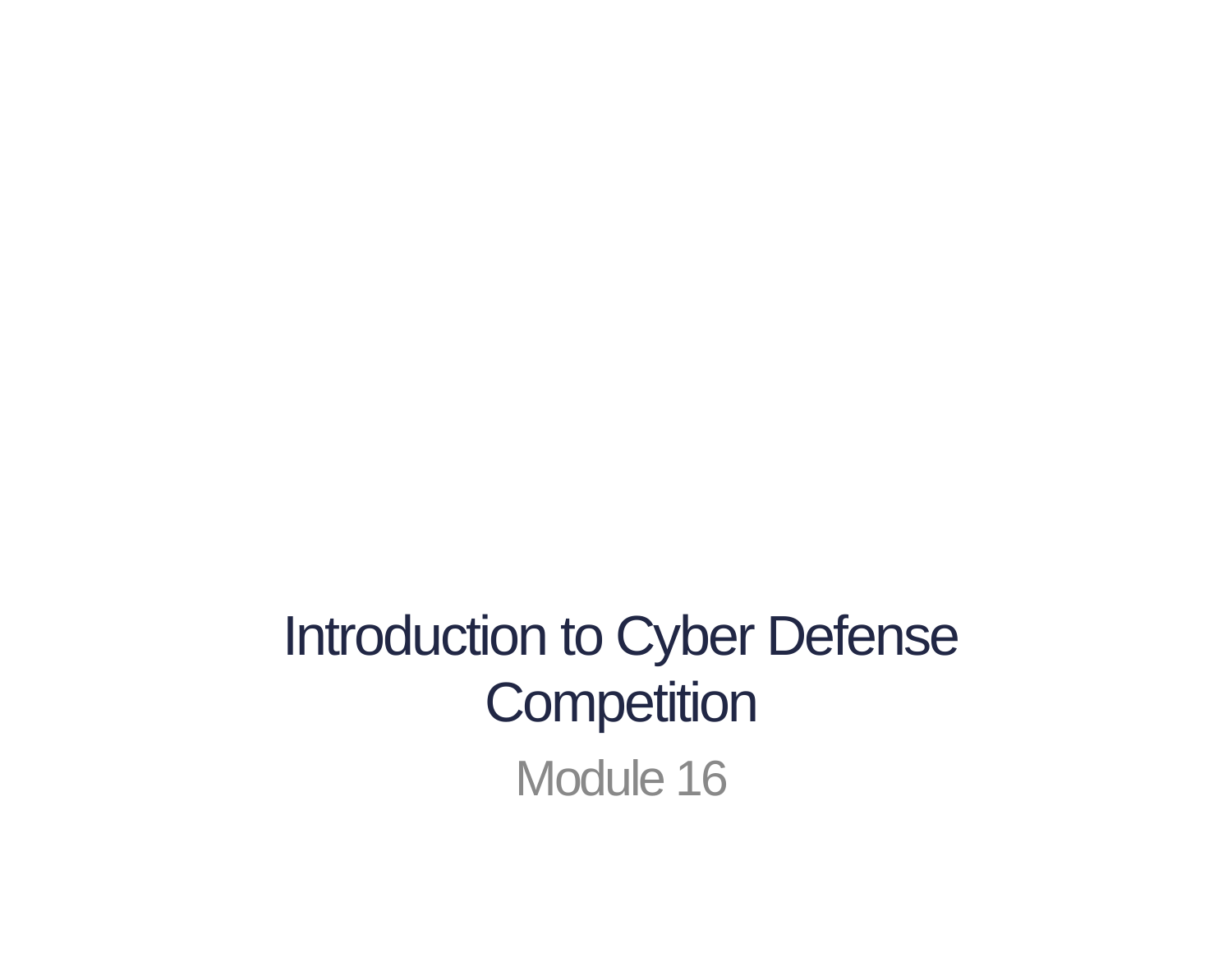### Objectives of the CDC

- Establish a safe and functional environment that:
	- Encourages students to discover the applied meaning of information/cyber security concepts
	- Facilitates the development of operational environments for which students design, implement and manage its security controls
	- Enhances mastery of security concepts, practices and skills by compressing the time between design and rigorous realistic security-threat based testing
		- Develops practical experiences that will inform future learning and decision making relevant to real operational environments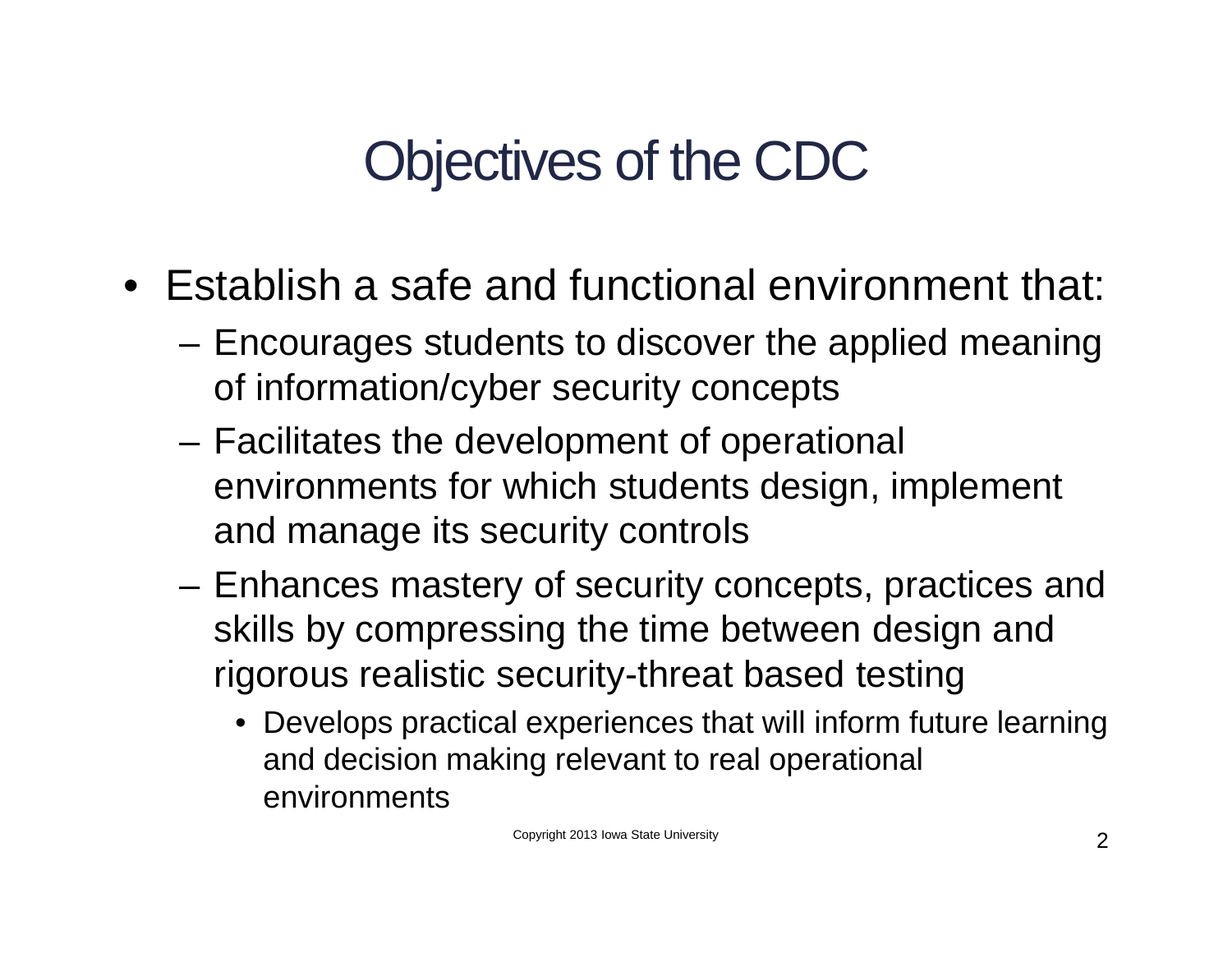#### CDC Experience

- Defenders, the Blue Team:
	- Build and secure an IT environment
	- On attack day, defenders operate and defend their IT environment under nearly constant threat conditions
	- Attackers, the Red Team, penetrate defenses to acquire **flags** located on key systems in each Blue Team environment
	- Blue Teams compete by attempting to accumulate the most points Copyright 2013 Iowa State University  $3$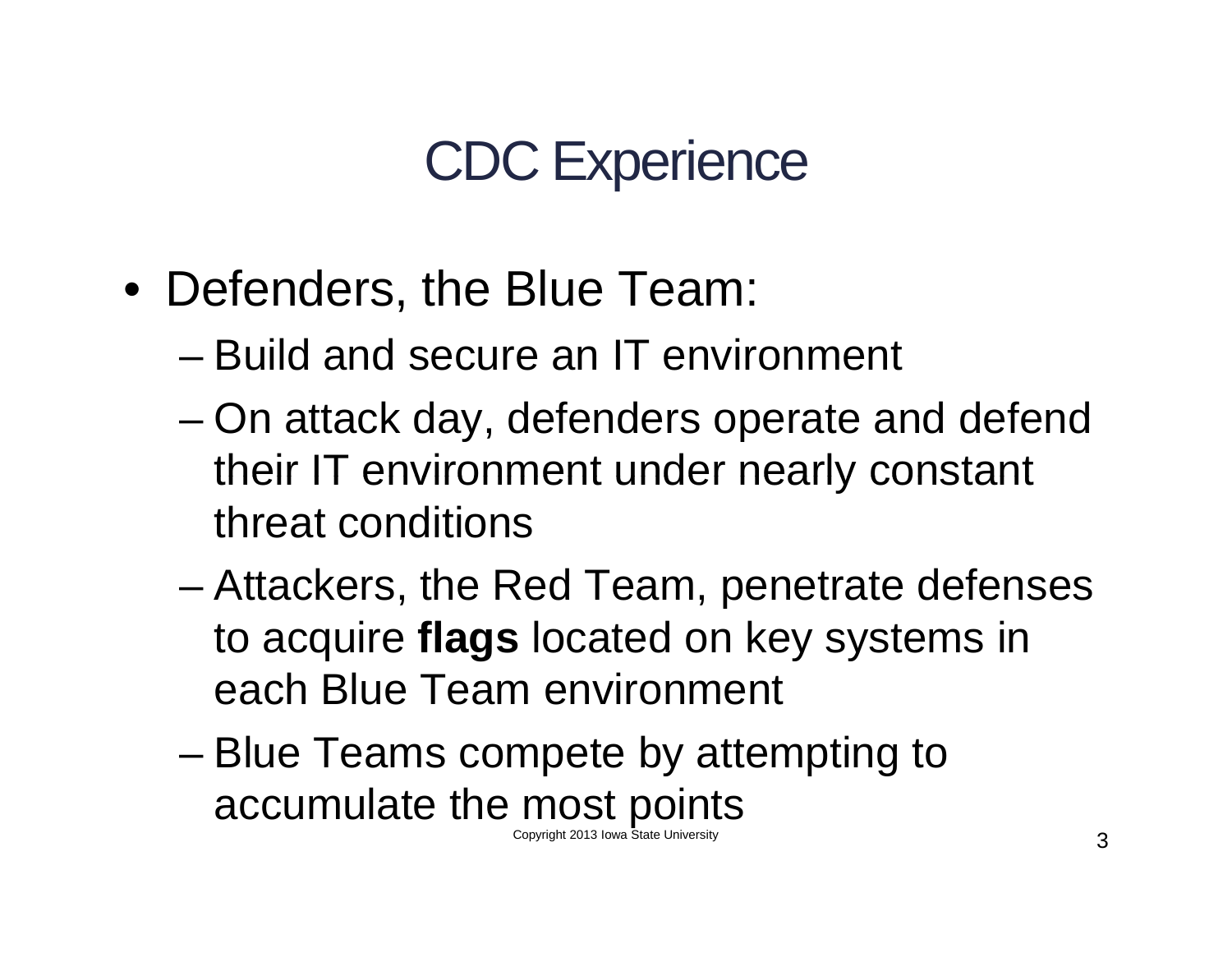## CDC Environment

- Two Environments
	- Virtual
		- VMWare-based platform hosts IT environments competitors will defend
		- ISEAGE residing on another VMWare platform emulates the entire Internet
	- Physical
		- All competitors assemble in their teams in a common space
		- Attackers, Red Team, will be located in another room Copyright 2013 Iowa State University **4**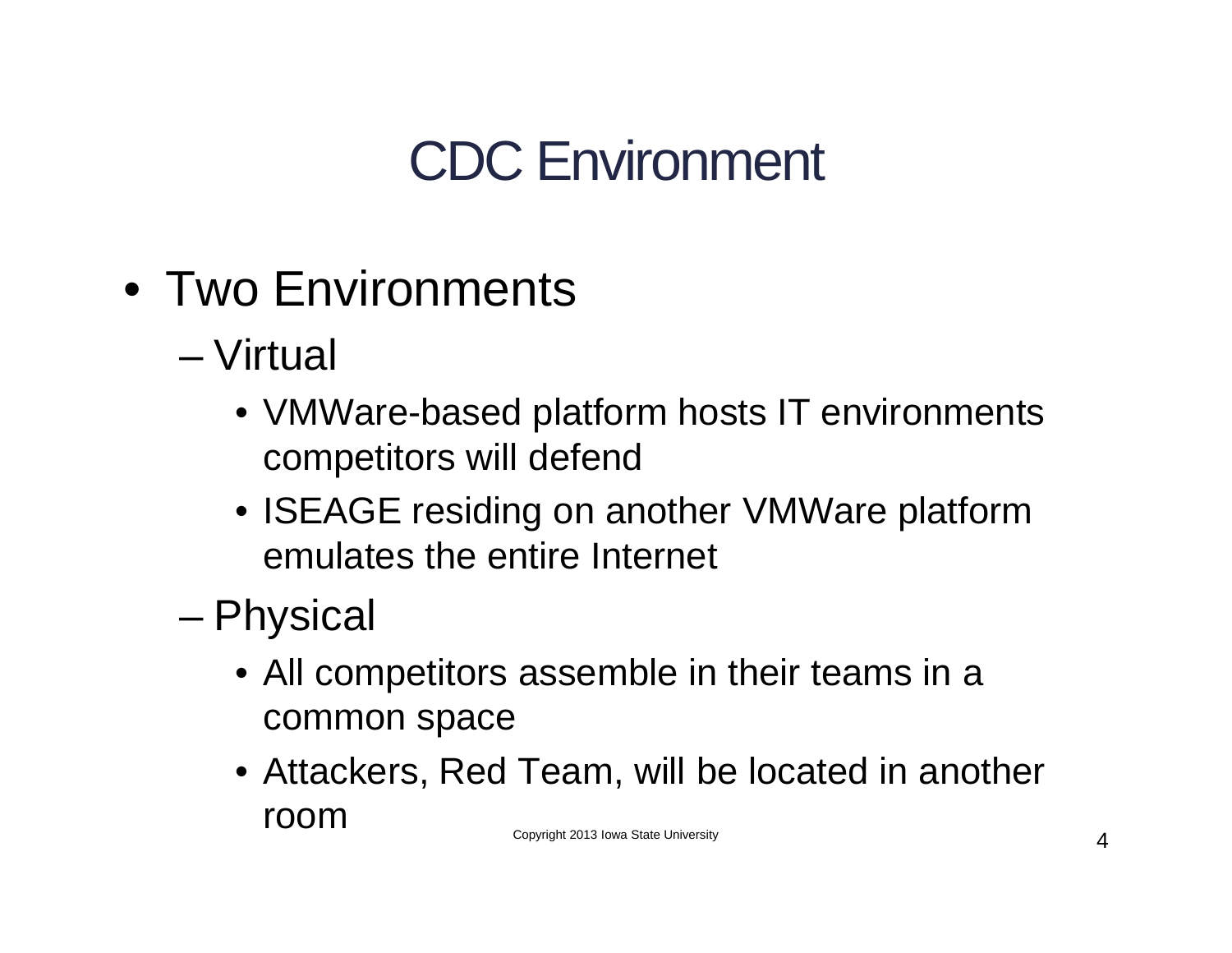### Competition Roles

- Four roles or teams
	- Blue Team Competitors who defend their environments from attack
	- Red Team Experienced penetration testers and ethical attackers
	- Green Team Volunteers who behave as common users of the services provided by the Blue Team
	- White Team Organizers, technical support and judges of the CDC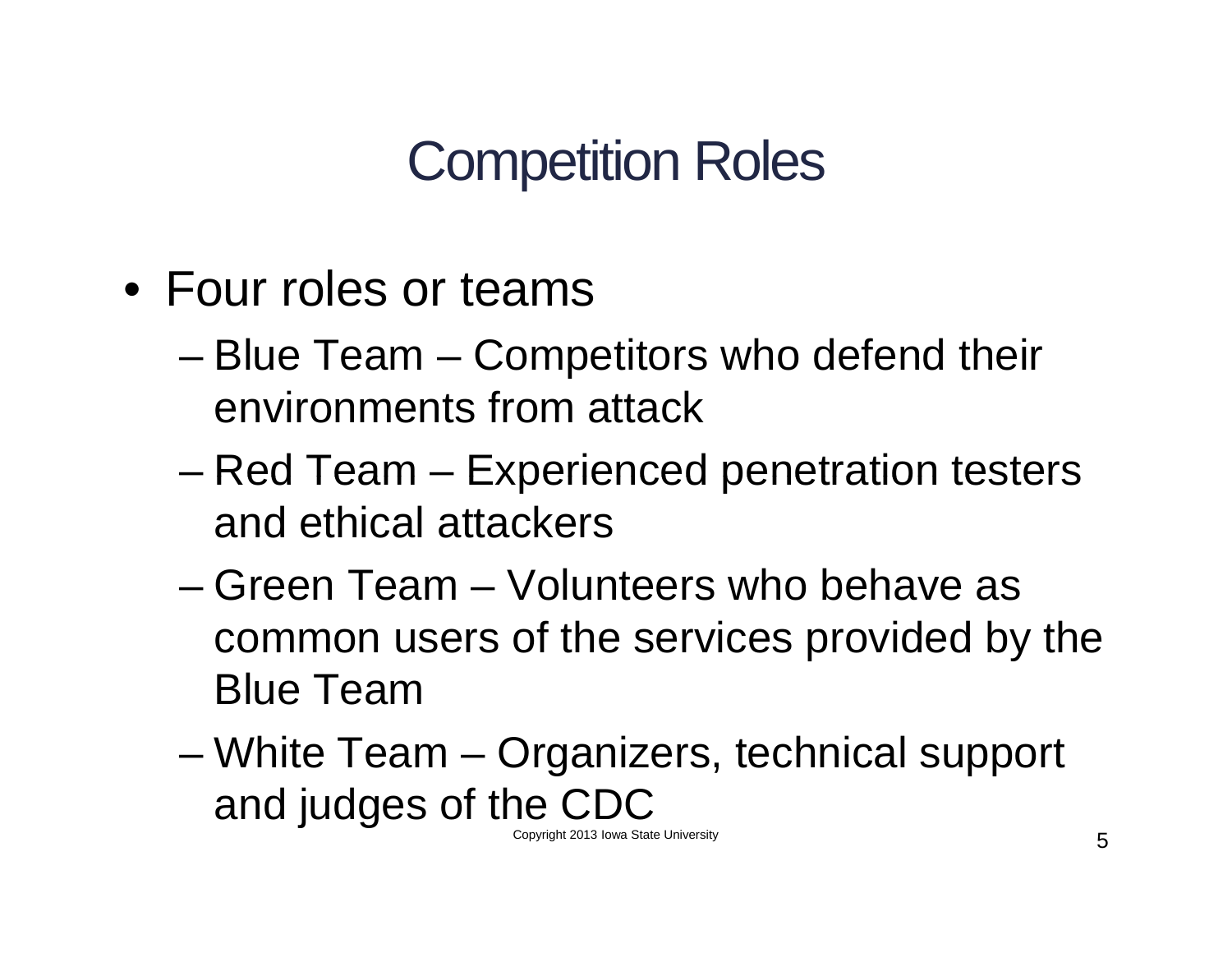## Role Objectives

- Blue Teams build and defend their IT environment
- Red Team attacks the Blue Teams in order for Blue Teams to take stock in their defensive skills and understanding
- Green Team performs the role of service users (Blue Teams' customers). Their activity gives purpose to Blue Team environments and source of background activity clutter in which the Red Team can hide
- White Team performs the functions of event coordination, judging and technology management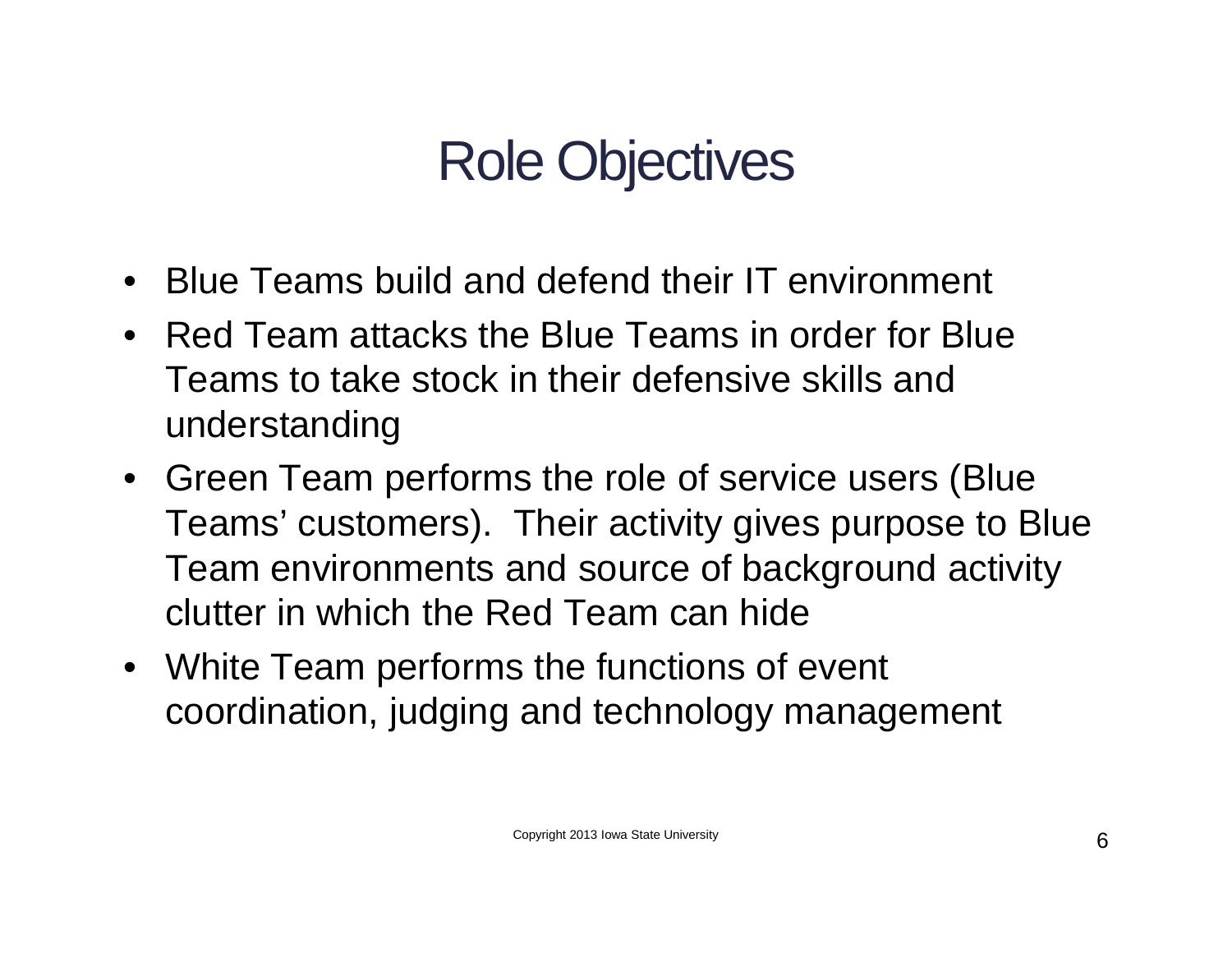### Rules

- Each role or team is governed by rules
- Training focus is on the rules that govern the Blue Team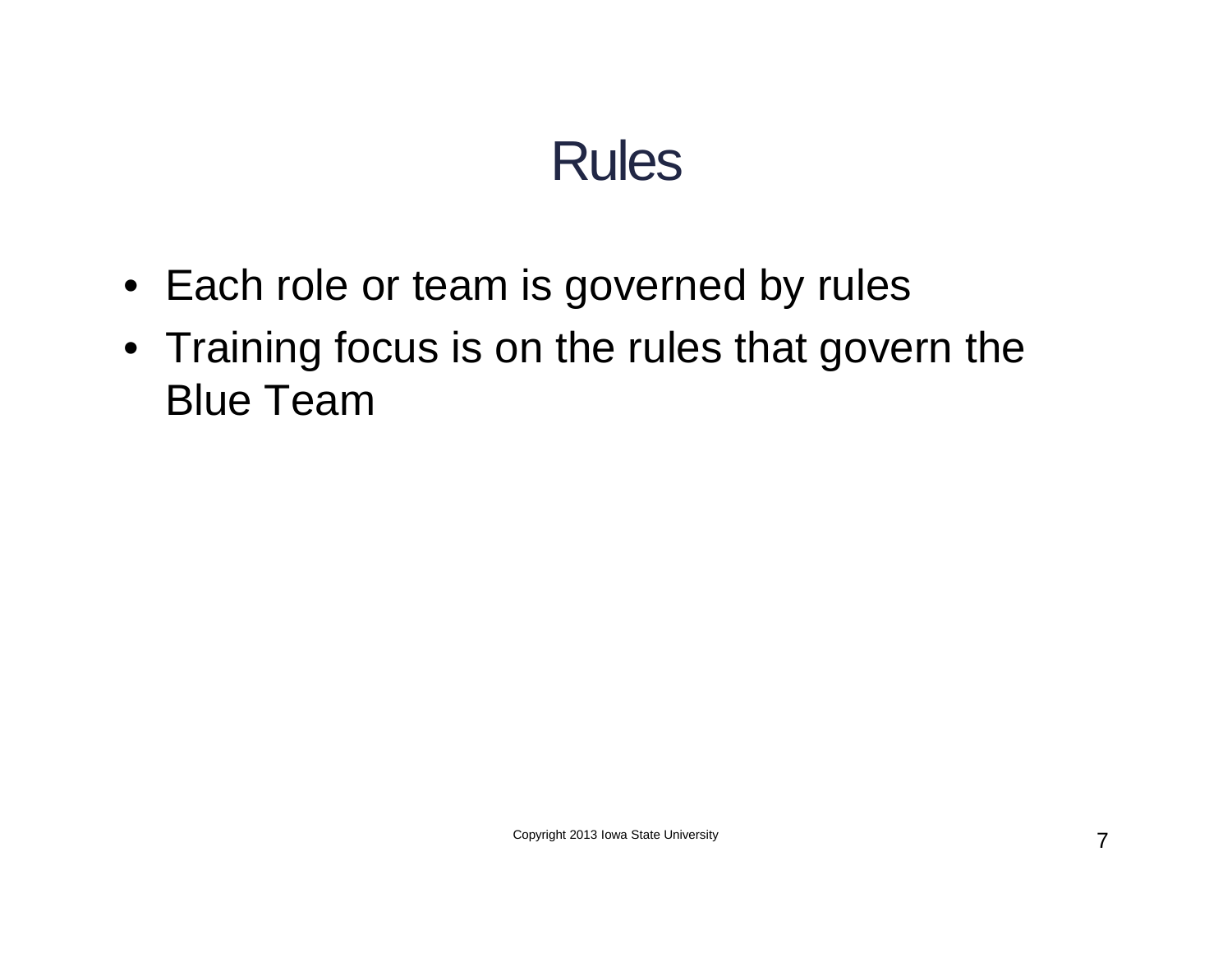- Must provide access to all scenario defined public services to all IP addresses and networks
- Must place specially crafted flag files in locations specified by the scenario
	- Flags are symbols that represent data commonly located in the specific locations
	- They may only be protected to the same level as other files within the directories they reside
	- These files must remain in the same form as provided and its file name must remain as specified in the scenario description
	- A flag found to be missing will be considered captured unless the Blue Team can prove otherwise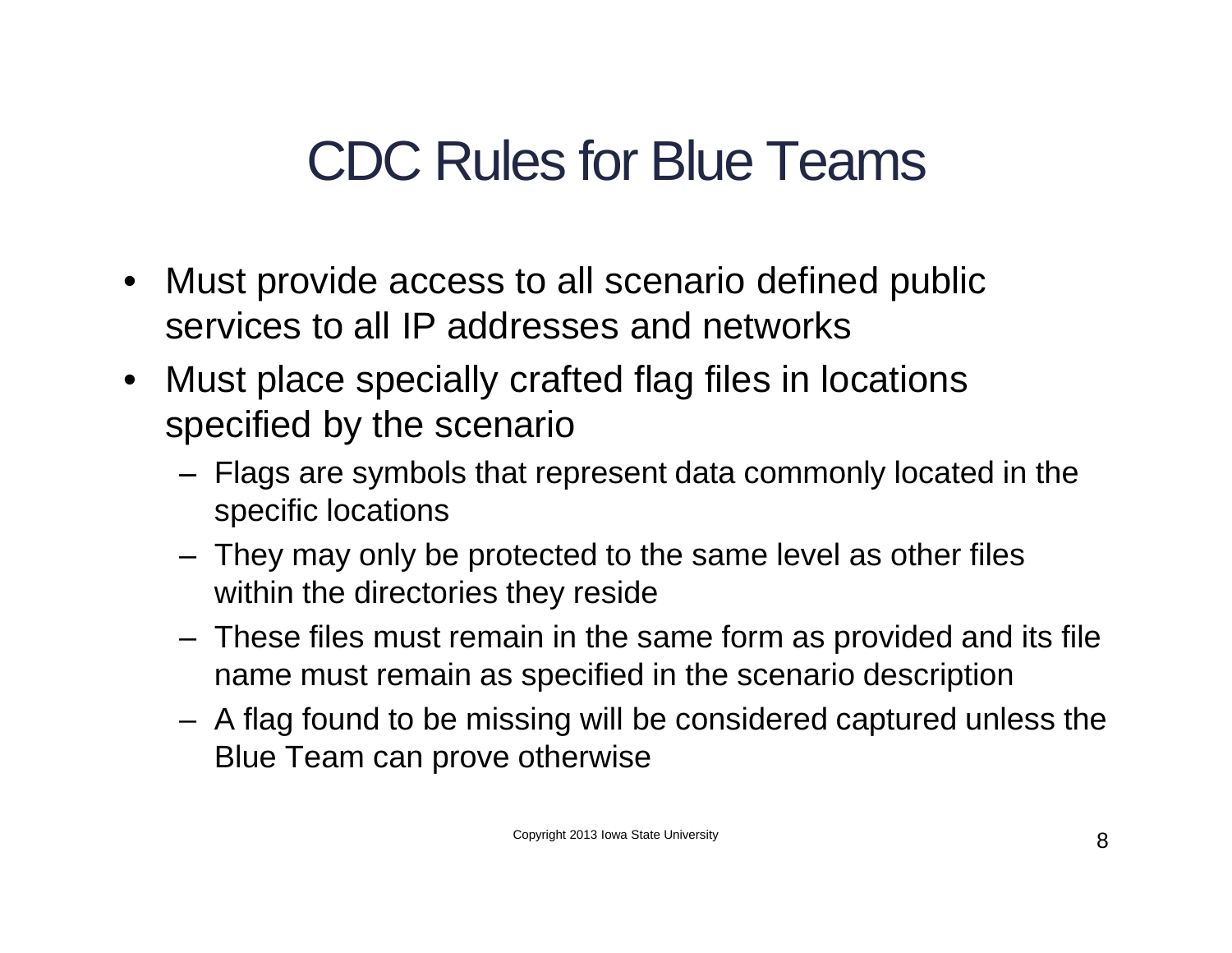- Some scenario specified information provided by users, Green Team, is valued, and loss of this information to the attackers results in a loss of points
- User credentials (usernames and passwords) for public services will be provided and must be enabled
	- They will be used by the Green Team
	- Passwords may not be changed without permission from the Green Team leader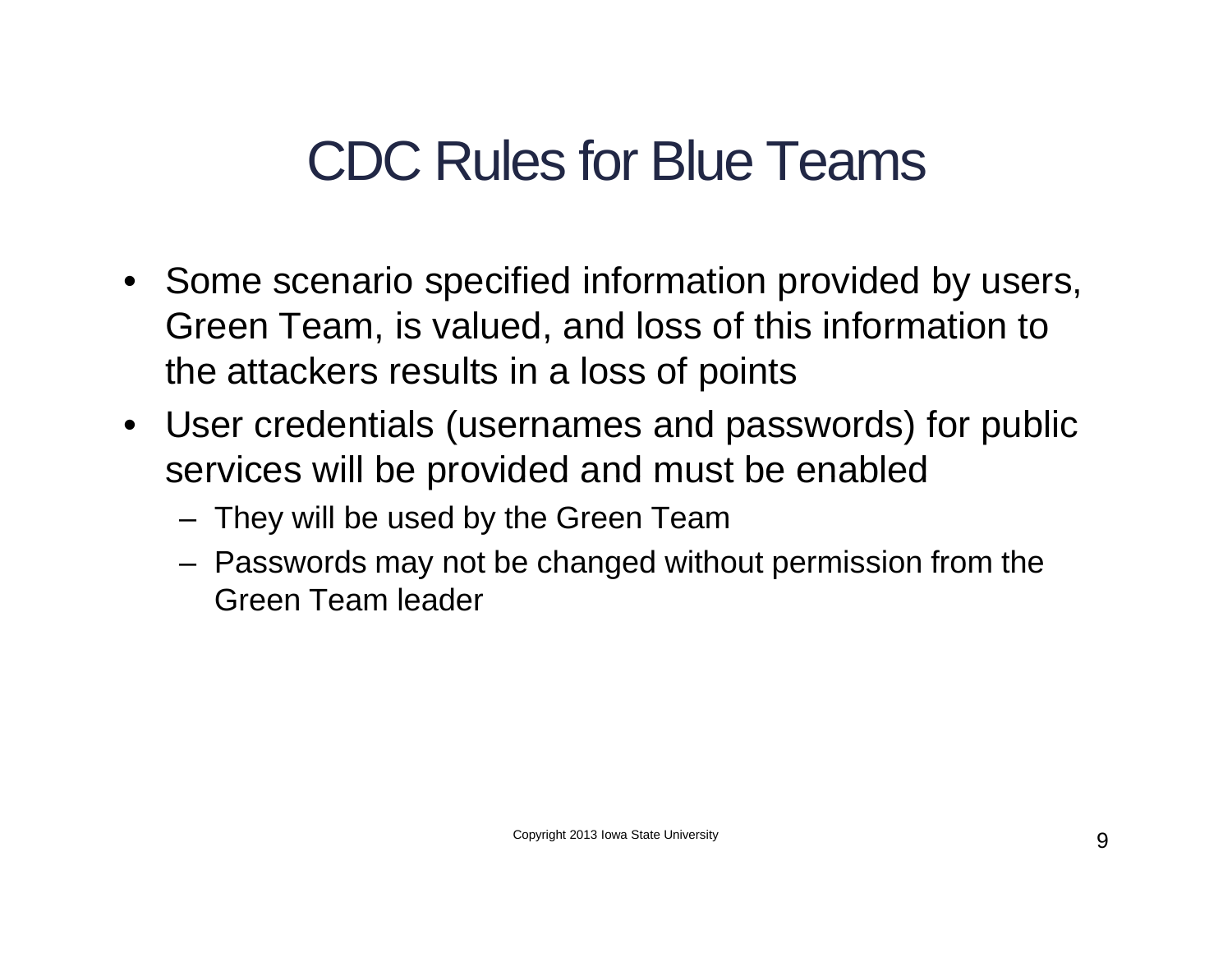- Prior to start of the competition each team must submit environment documentation that contains:
	- Network Diagram(s)
	- Operating System list
		- Versions and services hosted on these OSes
	- IP address lists
		- Documenting any NATed addresses
	- Description of the measures taken to secure the environment
	- Any other preparations you feel the White Team should consider while judging

Copyright 2013 Iowa State University  $10$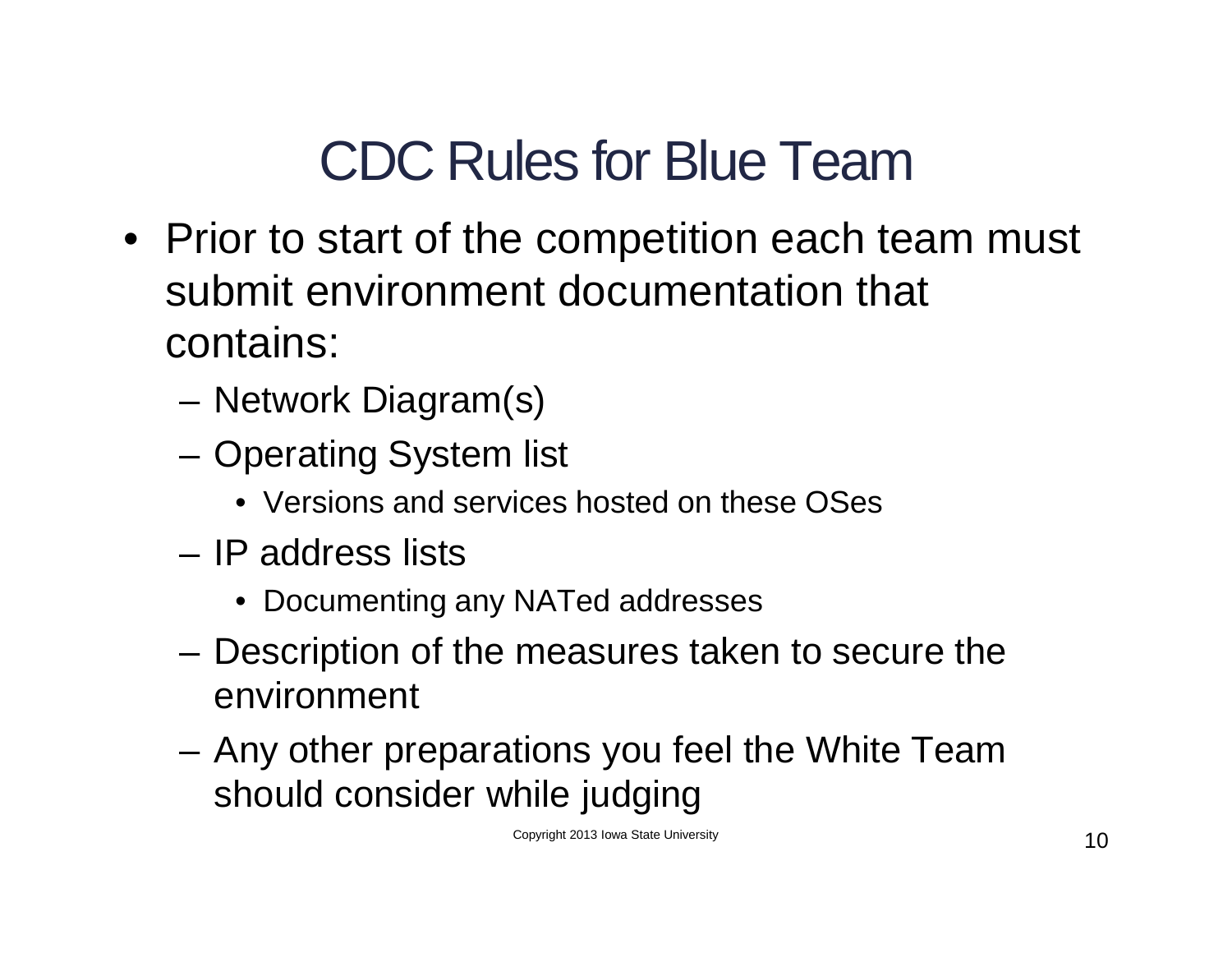- User documentation is required
	- Provide user instructions on how to use the services provided
	- Provide a contact email that allows users to provide you potentially valuable feedback
- Both documents must be provided as a PDF and submitted before the competition
	- Professionalism is expected
	- Be clear and concise in your explanations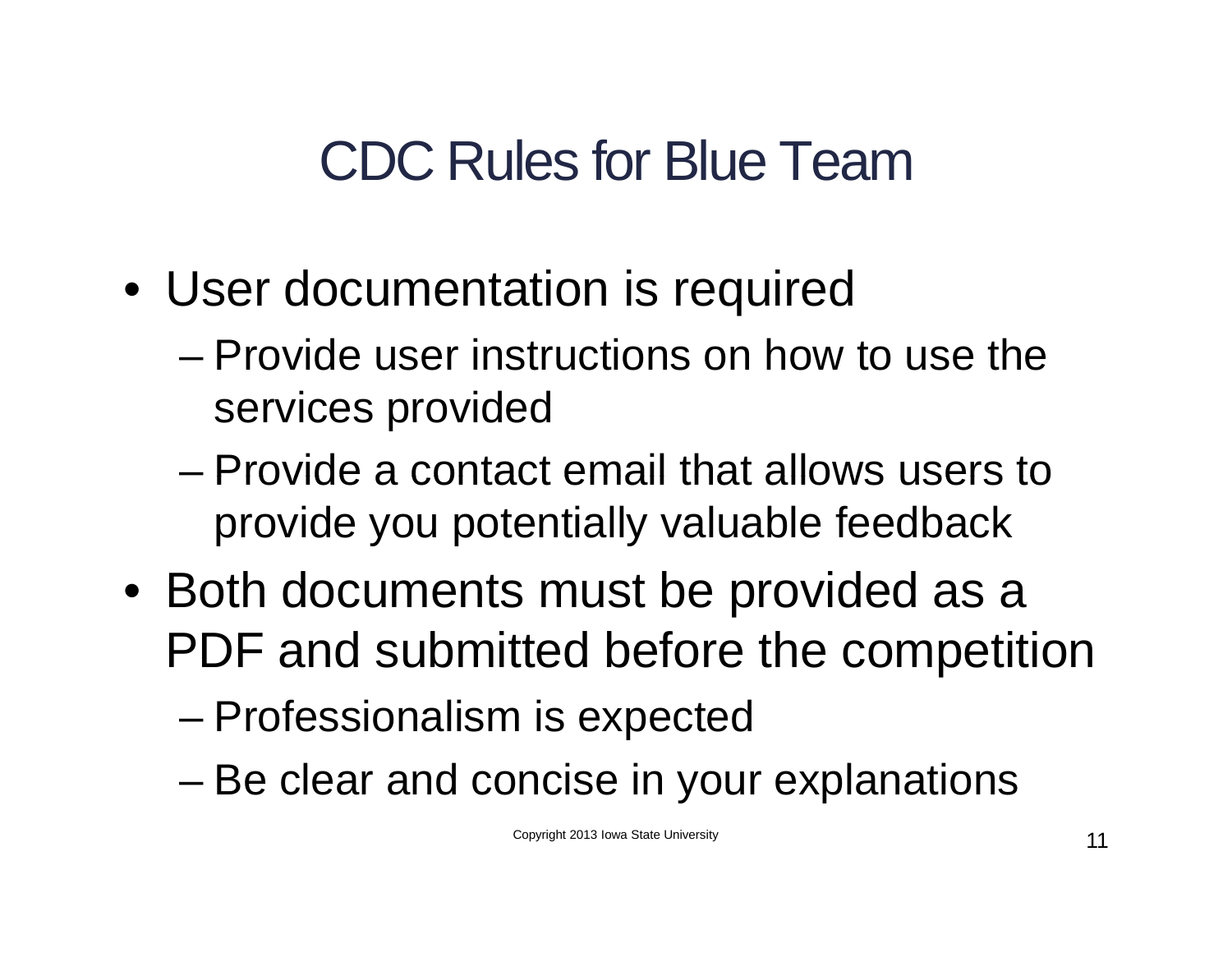- During the Attack Phase:
	- Facilitate communications between yourselves and the Green Team
		- Green team may communicate via email or in-person announcements
			- In-person announcements require one team member to leave the team to attend the announcement meeting
	- Green team flags will be placed by users on your systems
		- These flags represent valuable information and successful placement is a sign of the functionality and usability of the services your team is providing
		- Users will check periodically for those flags throughout the remainder of the competition – Be sure they can get to them
	- Response rules
		- Long-term blocking of specific IP addresses or IP address ranges is prohibited
		- Temporary port blocking and account lockout is permitted
			- Temporary security-policy violation based blocking must be documented in the environment documentation

Copyright 2013 Iowa State University **12**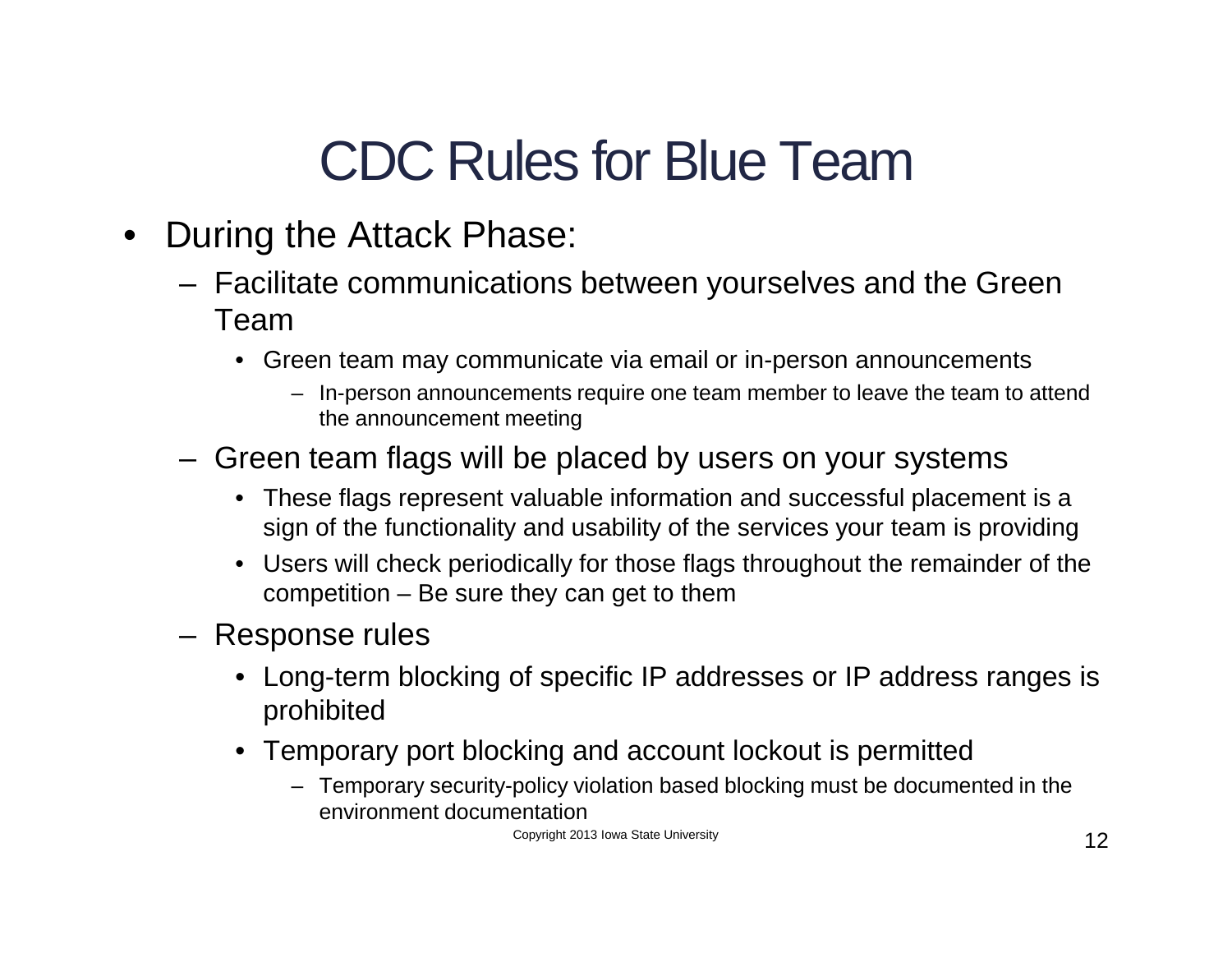- During the Attack Phase (continued):
	- Service availability will be measured throughout the attack phase and will be scored
	- Intrusion Summary Reports
		- Reports are helpful for earning points for your team
		- Reports may be submitted every two hours or defined schedule
		- Reports summarize any identified intrusions, your team's assessment of their impact and your team's response to these intrusions in order to minimize their impact and risk
		- See the scoring section for details on point assignments
	- Blue Teams may not perform offensive actions towards fellow competitors or the CDC environment, such as the ISEAGE infrastructure
		- Penalties are loss of points or disqualification
	- Blue Teams may not receive help from anyone not a registered member of the team during the Attack Phase
	- Blue Team members may not contact Green Team or Red Team members without going through the Green Team or White Team leaders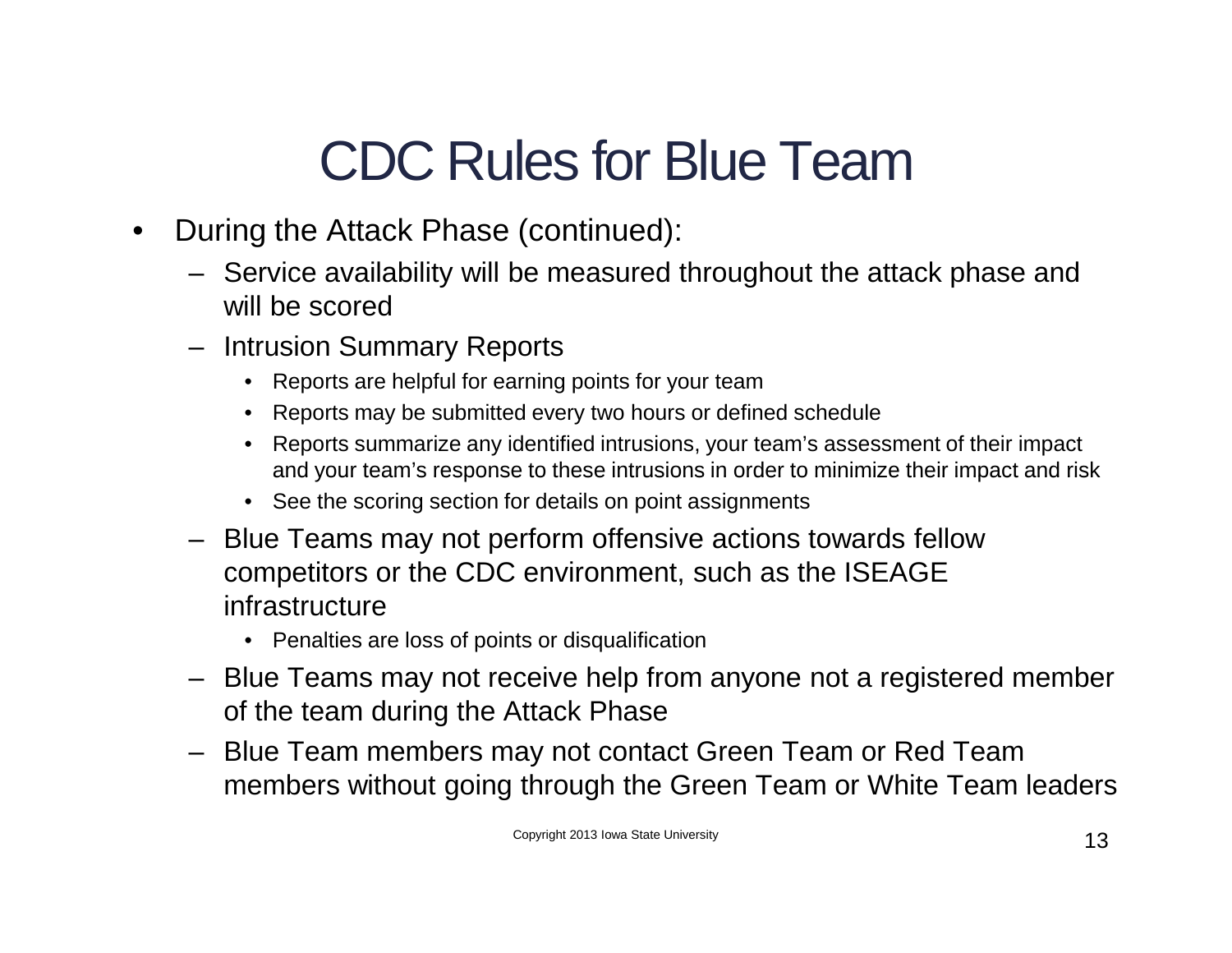# **Scoring**

- Scoring is managed by an ISEAGE service called iScorE
	- Document submission is done via iScorE
- Scoring objectives breakdown by phases
	- Preparation
		- Focus is on design and documentation
	- Attack phase
		- Focus is on security operations: controls management, detection and response
		- Rewards given for documentation, service availability, service usability and user support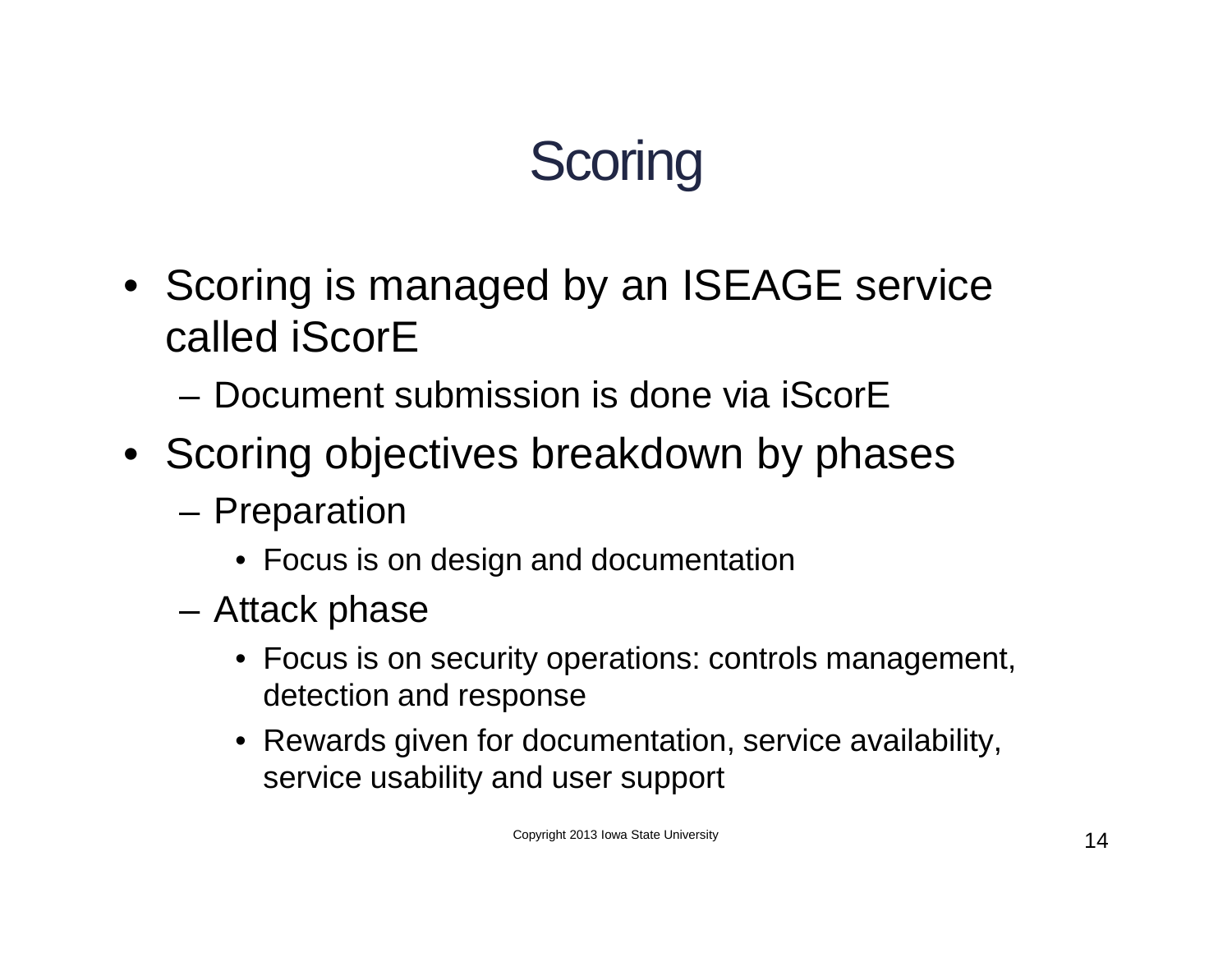## **Scoring**

| <b>Phase</b>  | <b>Category</b>                 | <b>Weight</b> | <b>Description</b>                                                                                                                                                                                     |
|---------------|---------------------------------|---------------|--------------------------------------------------------------------------------------------------------------------------------------------------------------------------------------------------------|
| Preparation   | <b>Green Team Documentation</b> | 5%            | User documentation submitted to iScorE prior to<br><b>Attack Phase</b>                                                                                                                                 |
| Preparation   | <b>White Team Documentation</b> | 5%            | IT environment and controls design documentation<br>submitted to iScorE prior to Attack Phase                                                                                                          |
| <b>Attack</b> | <b>Service Availability</b>     | 15%           | iScorE scans for service availability every $5 - 10$<br>minutes                                                                                                                                        |
| <b>Attack</b> | <b>Intrusion Reports</b>        | 5%            | Summary of intrusion detection efforts and<br>responses, submitted to iScorE                                                                                                                           |
| <b>Attack</b> | <b>Red Team Evaluation</b>      | 10%           | Scoring based on categories: preparations,<br>response, "additional" factors                                                                                                                           |
| Attack        | <b>Red and Blue Flags</b>       | 30%           | Penalties for losing Blue flags and Red Team's<br>ability to plant Red flags                                                                                                                           |
| <b>Attack</b> | <b>Green Usability</b>          | 15%           | Scoring based on Green Team's ability to use the<br>functionality provided by the public services.<br>Scenario compliance is also investigated                                                         |
| Attack        | <b>Green Team Anomalies</b>     | 15%           | Rewards for voluntarily servicing Green Team<br>requests for support and accepting their<br>challenges. They may be costly distractions or<br>jeopardize your environment (e.g. permission<br>changes) |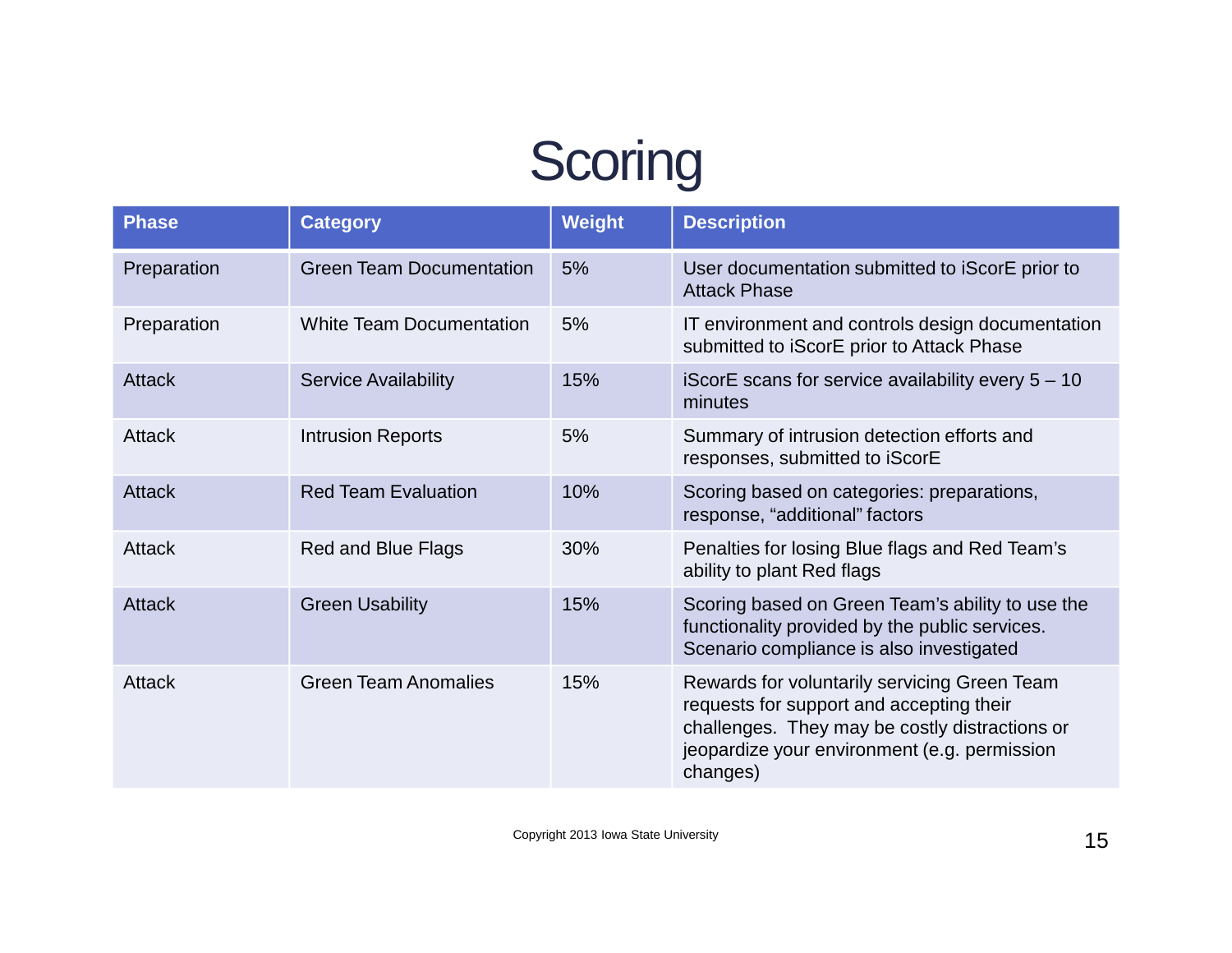## Scoring – White Team Documentation

- Description of the implemented IT environment and security controls
- 5% contribution to final score
- Up to 100 points awarded
	- Detail (0-40 pts),
	- Professionalism (0-30 pts),
	- Supporting diagrams, figures and tables (0-20 pts),
	- Effectiveness of design (0-10 pts)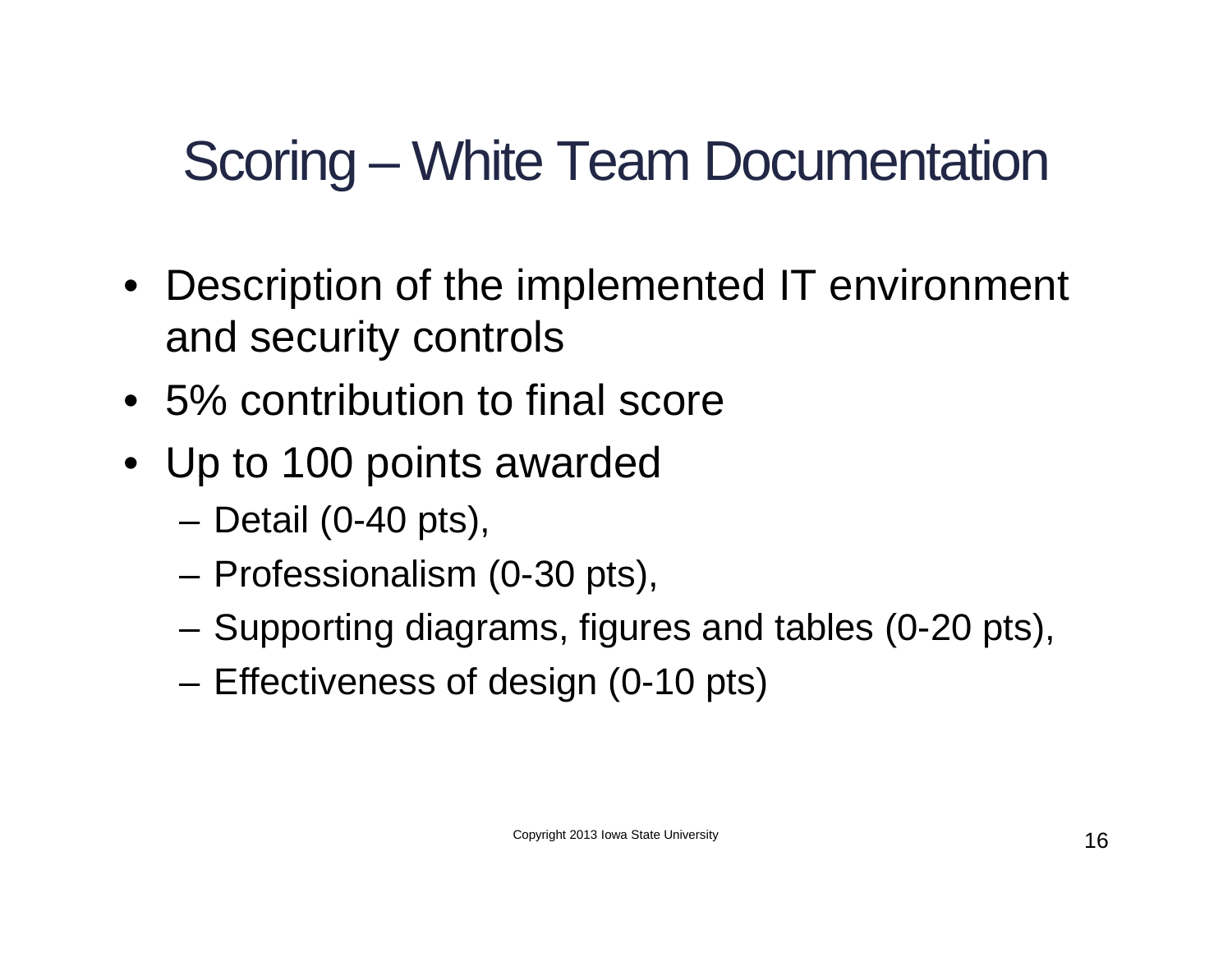## Scoring – Green Team Documentation

- User documentation that helps users use the services and environment you designed
- 5% contribution to final score
- Up to 100 points awarded
	- Detail (0-20 pts),
	- Professionalism (0-20 pts),
	- Supporting diagrams, figures and graphics (0-20 pts),
	- Clarity (0-40 pts)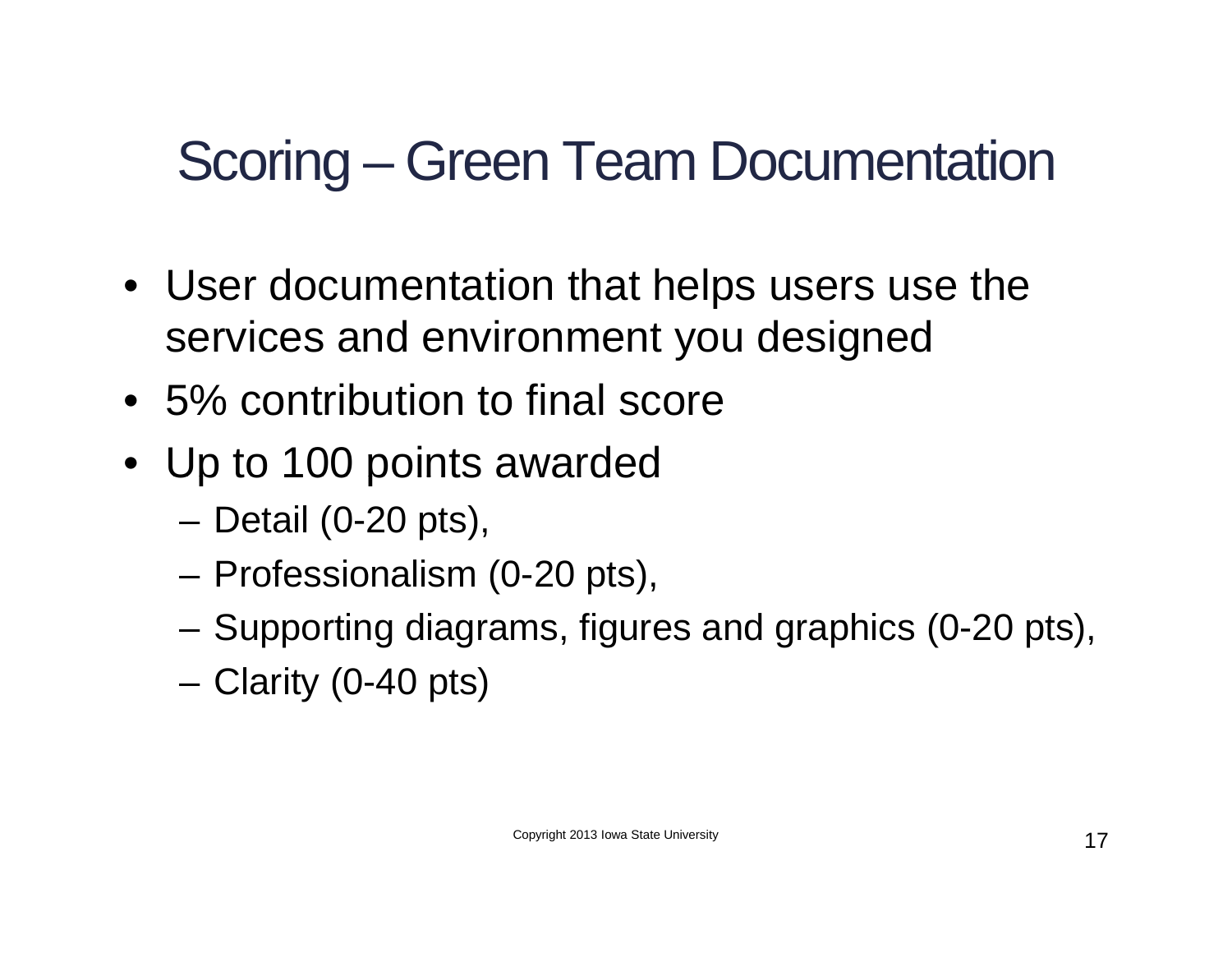## Scoring – Service Availability

- Availability of public services during Attack Phase
- 15% contribution to final score
- Scans for service every 5-10 minutes
- 1 point awarded for every service running during the scan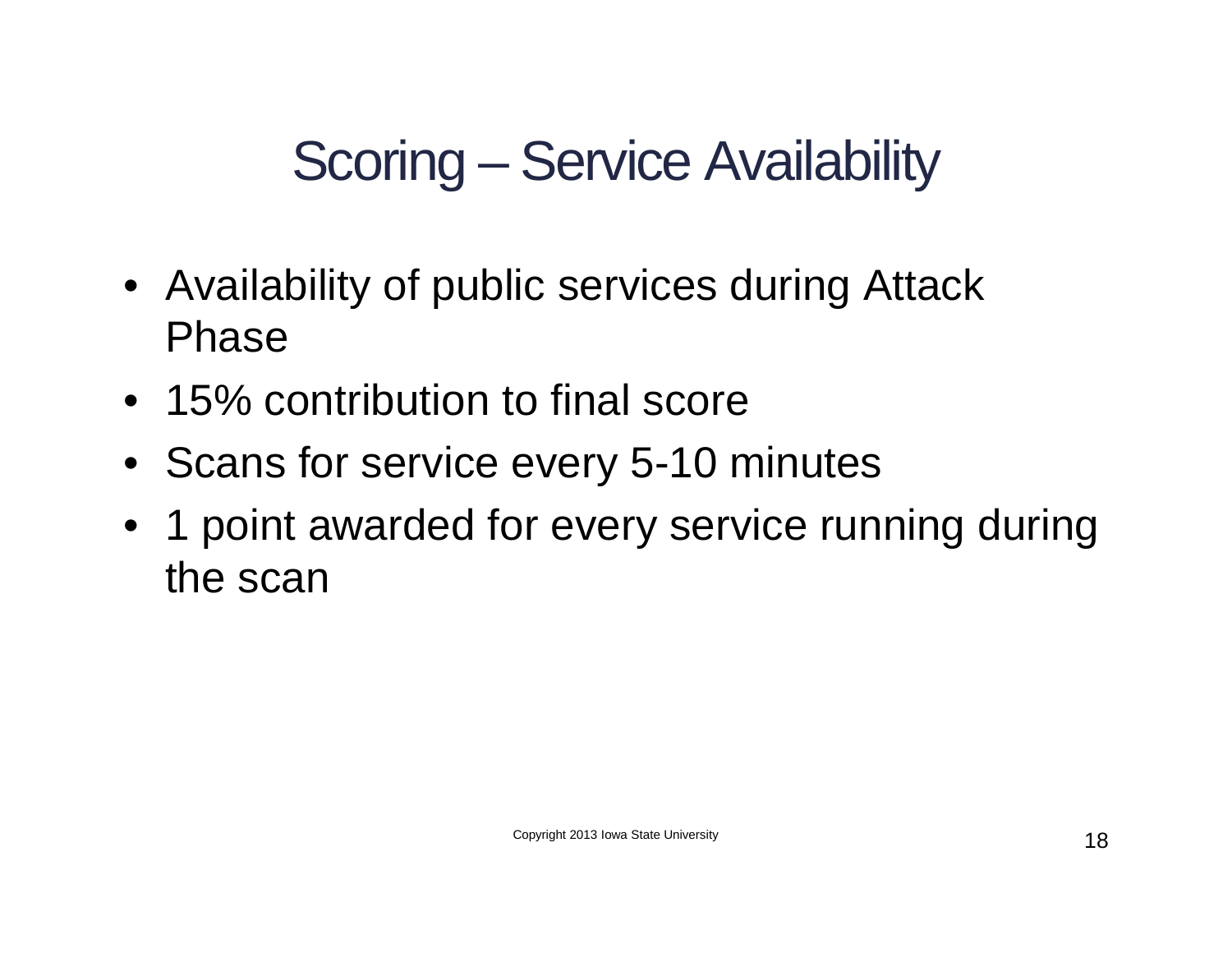## Scoring – Intrusion Reports

- Describing any intrusions detected and the response actions taken
- 5% contribution to final score
- Reports are submitted on a set schedule.
	- Reports may not be submitted more frequently
- Up to 25 points per report will be awarded as follows:
	- Detail (0-7 pts),
	- Insightful analysis (0-5 pts),
	- Supporting evidence (0-5 pts),
	- Mitigating actions (0-8 pts)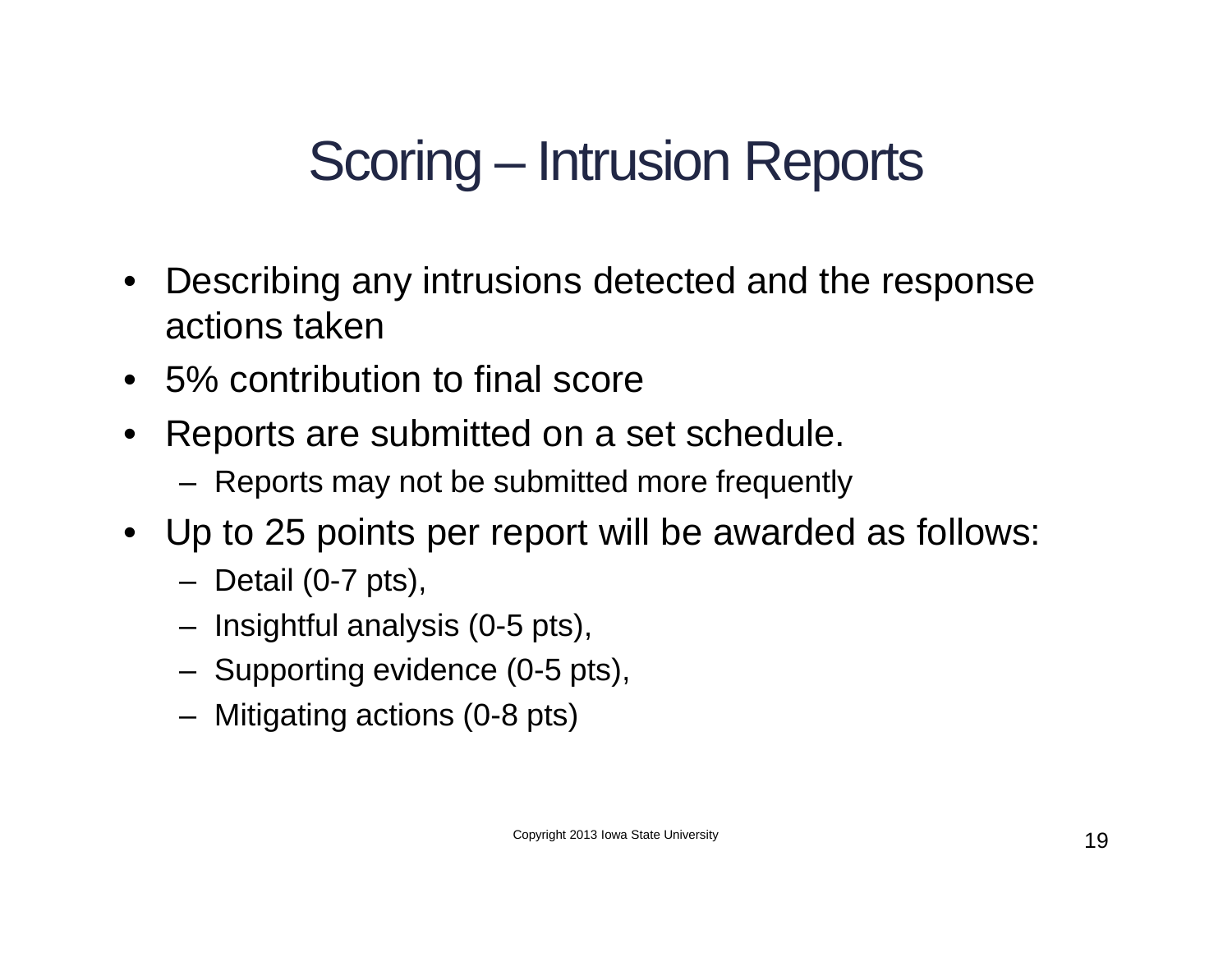## Scoring – Red Team Evaluation

- Red Team's assessment of your team's performance
- 10% contribution to final score
- Assessment over three categories
	- Up to 100 points awarded on Blue Team's security preparations based on the criteria of whether they would be acceptable in real-world environments in terms of technical appropriateness and political/business acceptability
	- Up to 100 points awarded on Blue Team's responses to attacks based on criterion of whether the responses would have been acceptable in a real-world setting
	- Up to 50 points for a Blue Team's performance regarding: physical security, social engineering, professionalism and factors judges may consider noteworthy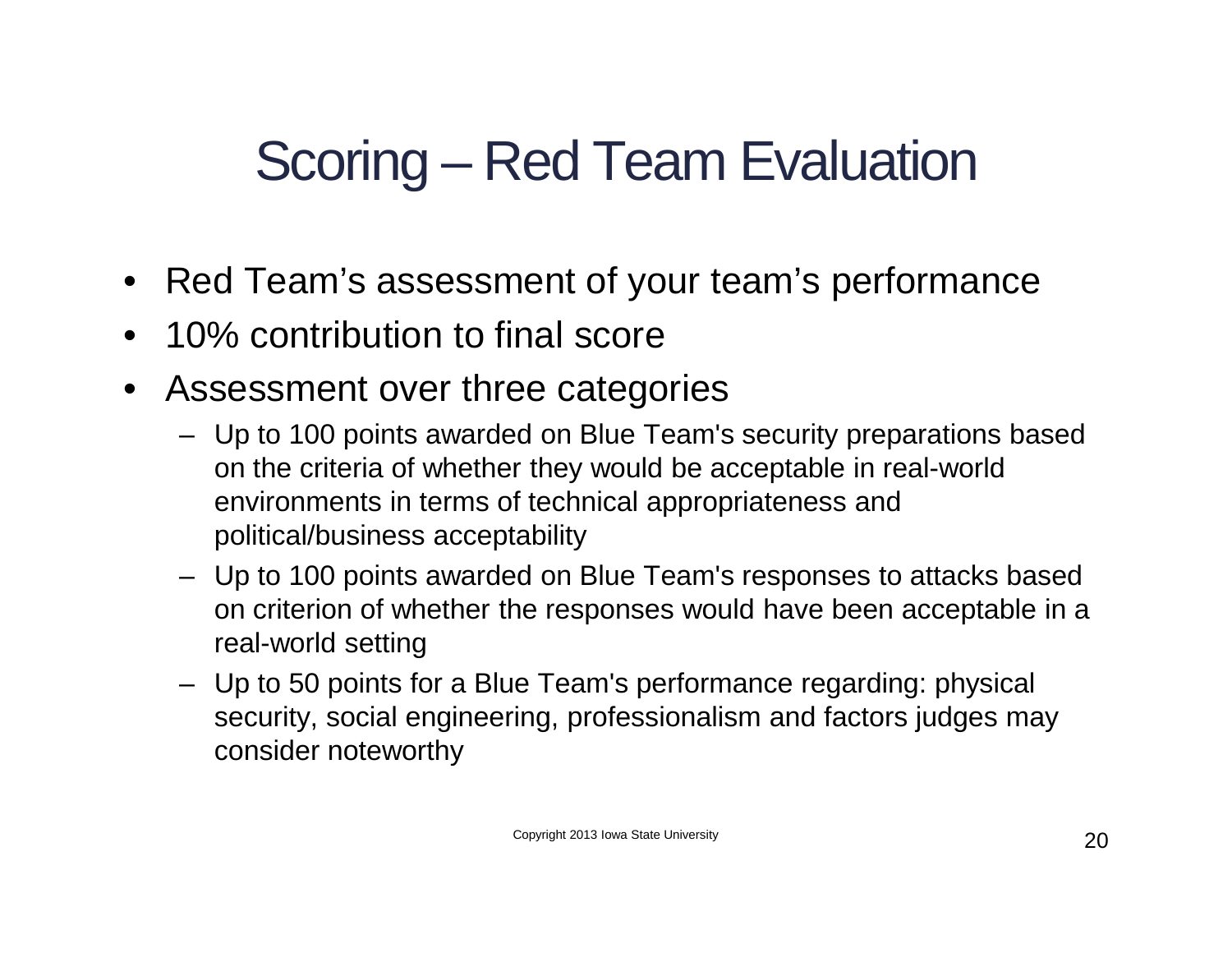## Scoring – Red and Blue Flags

- A measure of compromise... Lost "blue" flags represent data theft and planting of flags, "red" flags, represent host integrity compromise
- 30% contribution to final score
- Loss of any the assigned "blue" flags results in 50 points **lost** per flag.
- "Red" flags are planted by the Red Team and each time they are successful the Blue Team **loses** 50 points.
- As many as 25 points can be **earned back** by documenting
	- Your understanding of the attack,
	- The weaknesses that resulted in the successful capture or planting of a flag
	- How the team would prevent the attack in the future.
	- The Red Team judges the documentation on the Blue Team's accuracy of understanding the attack.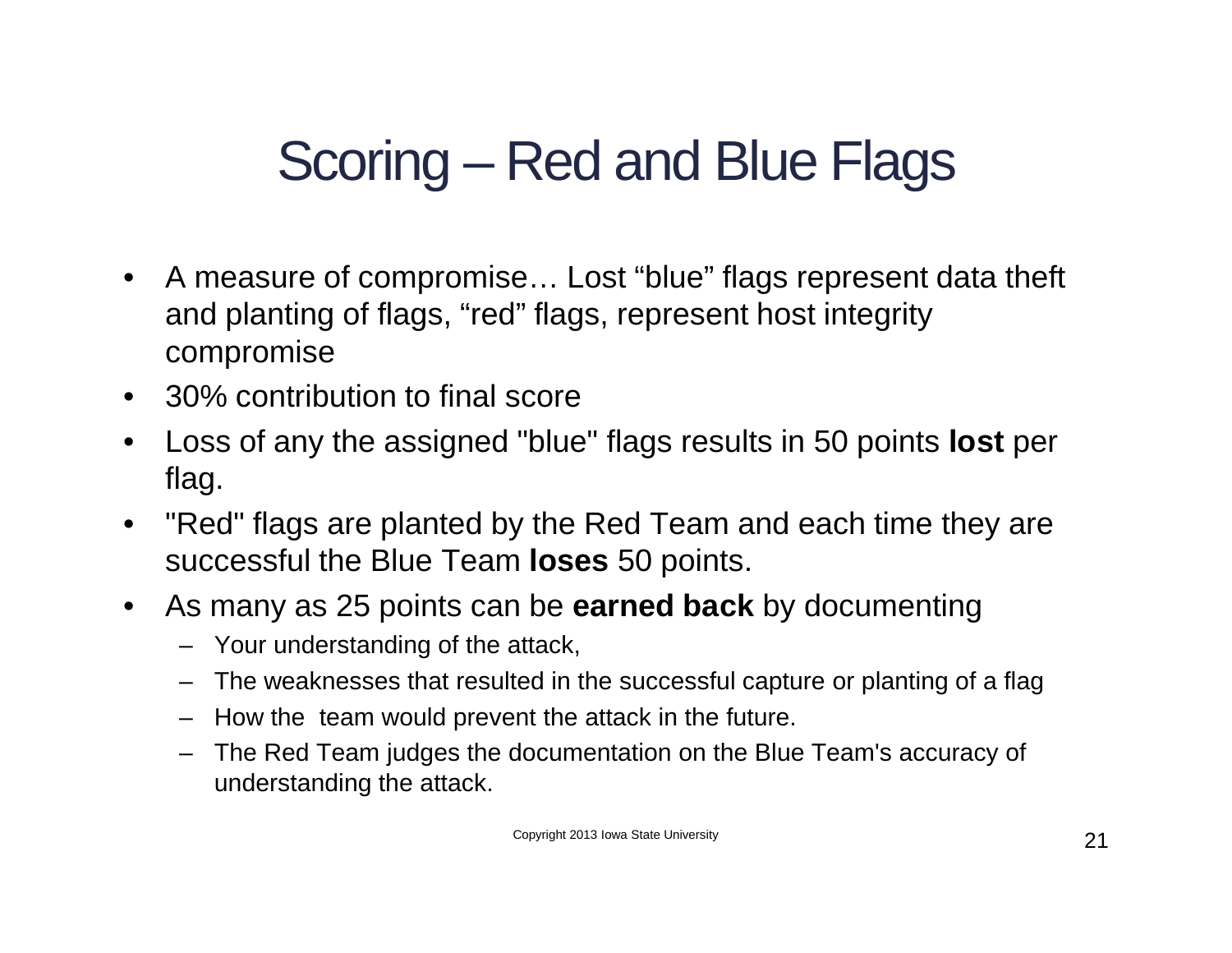## Scoring – Green Usability

- A measure of the functional performance of your IT environment
- 15% contribution to final score
- Green Team will perform 2-4 full service usability checks, using the provided user documentation, over the period of the Attack Phase.
	- Full service usability involves users using services to achieve scenario oriented objectives
- Green Team verifies the environment complies with requirements specified in the competition scenario.
	- Many listed requirements under a host description within the scenario description are assigned a point value
		- Compliance to a scored requirement will result in receiving points
		- Not all requirements are assigned a point value, be sure to comply with the scenario to ensure receiving all the points possible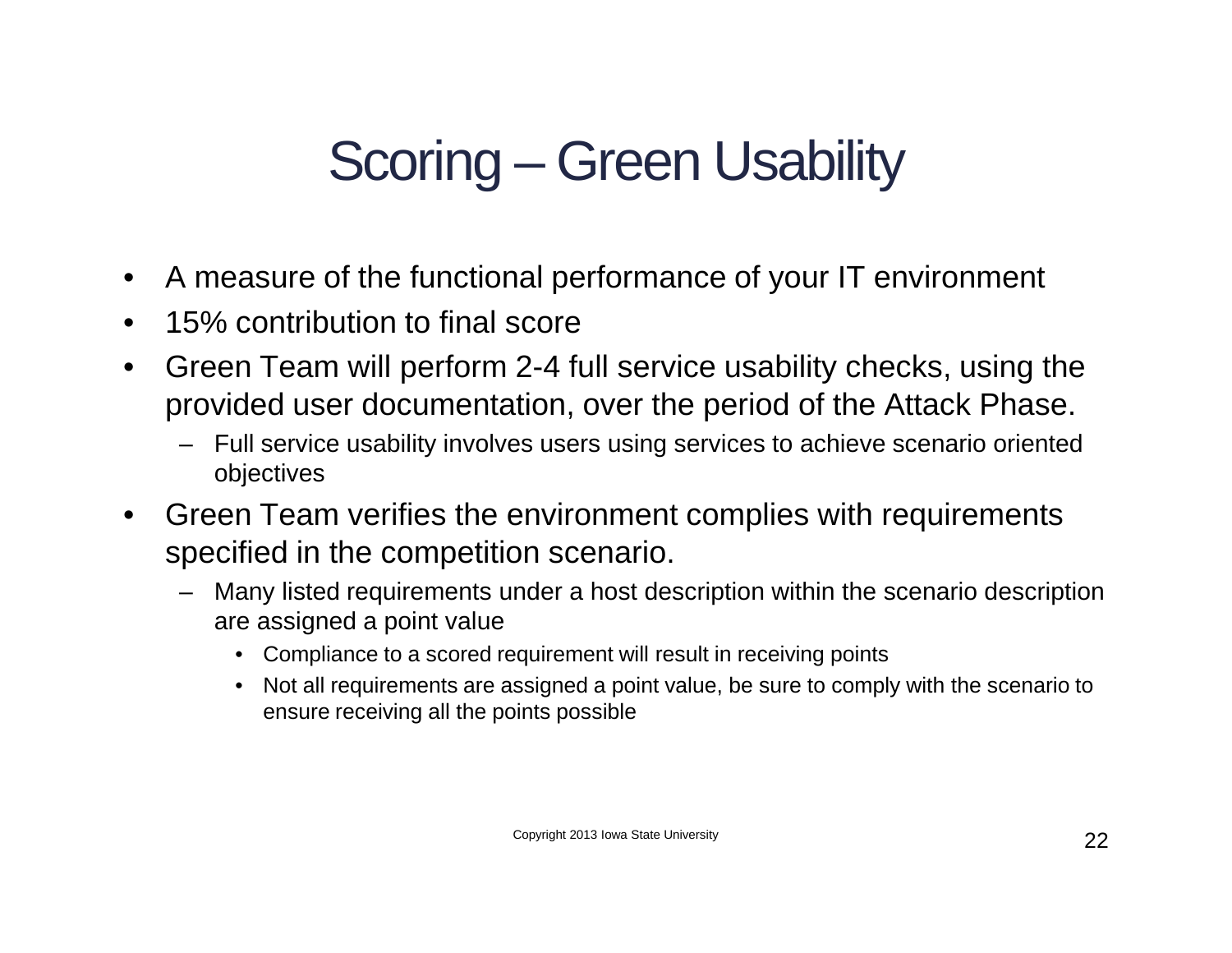## Scoring – Green Usability

- Shell Server Scenario Requirements:
	- Users should be allowed at least 1GB of storage on this server (even though they may not use that much).
	- File sizes must be able to grow to 250MB, as some users need to store large amounts of data on this system.
	- Users should be able to have at least 25 processes.
	- SSH/SFTP should be running on standard port 22
	- SSH/SFTP should be offered via the DNS name shell.siteN.cdc.com
	- Users must be able to compile and execute C, C++, Java, and Python code
	- Administrators (ben and nolan) must be able to use sudo to run commands as root
	- User files must be backed up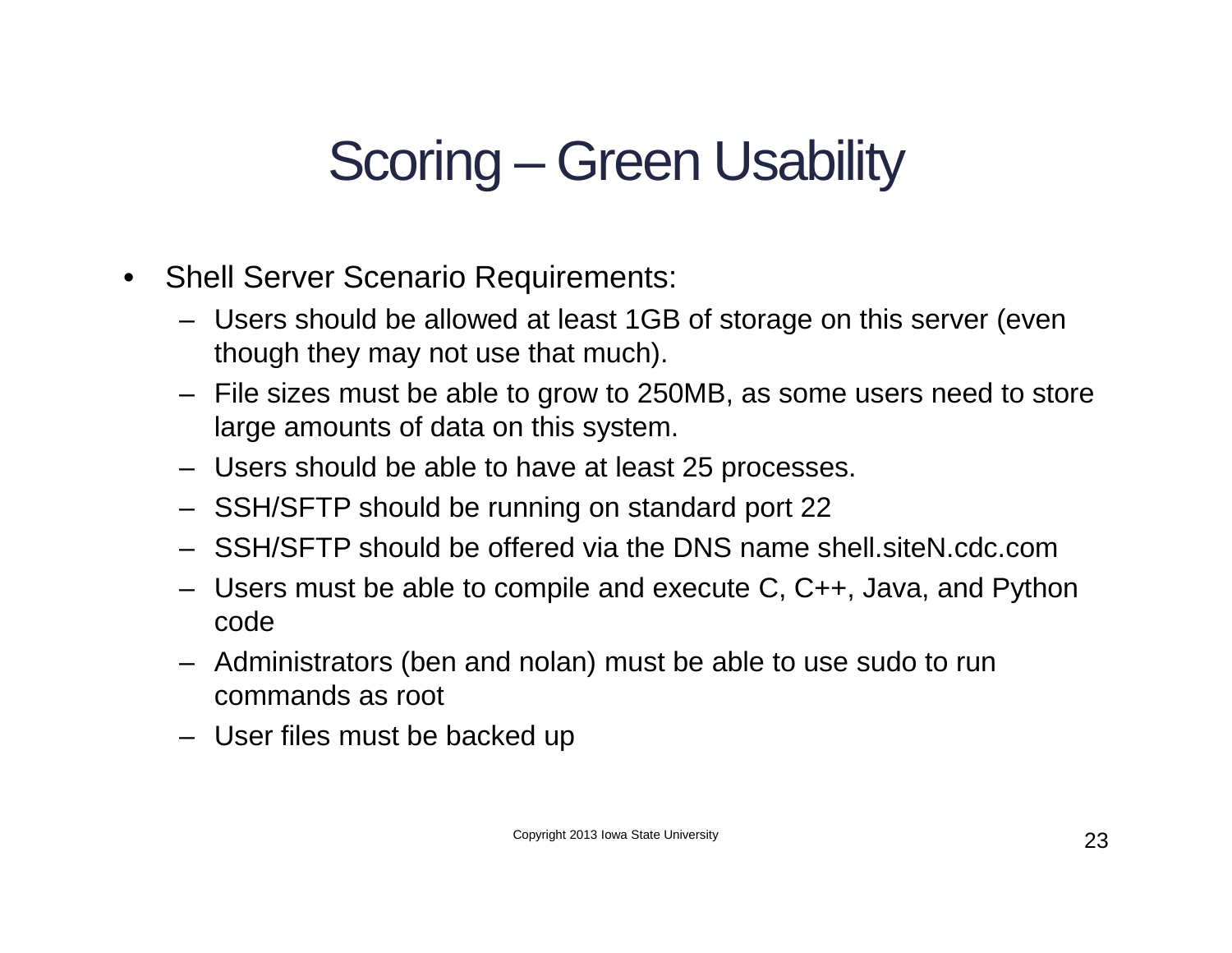## Scoring – Green Team Anomalies

- Introduced distractions both from a technical operational and human interaction perspectives
- 15% contribution to final score
- Green team will generate a series of user-oriented requests or security challenges that are common in operational environments.
- Points are awarded for servicing these "anomalies", but servicing them is voluntary.
	- Partial points will be awarded for some of the anomalies that allow for meaningful partial completion
- Be aware that Green Team requests may come at a price.
	- Request may ultimately reduce the security posture of a service or host
	- Request may distract team members from response activities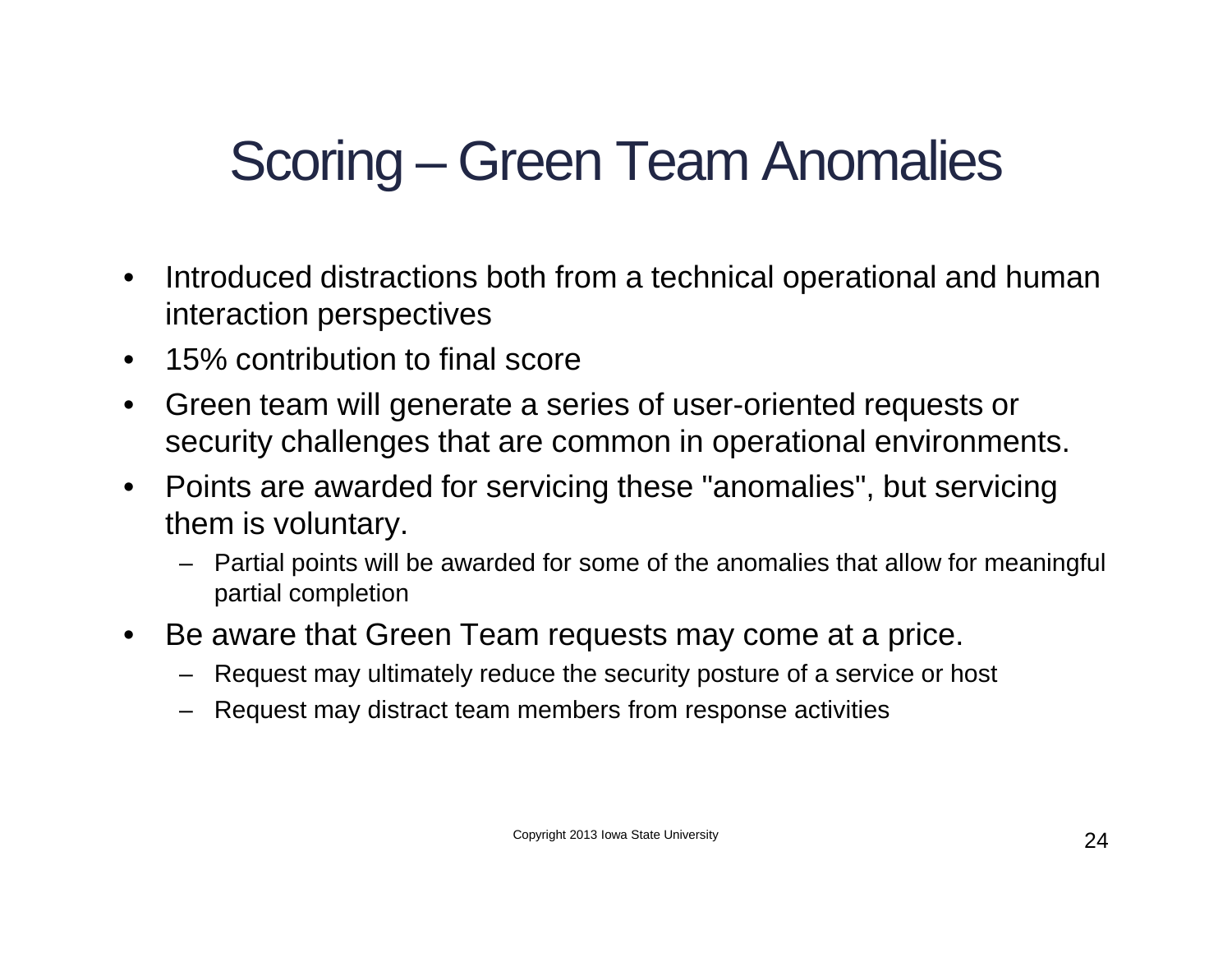## Scoring – Penalties

- Blue flag loss and Red flag planting results in a 50 point per flag penalty
- Late White and Green Team documentation,
	- Documents due prior to the start of the Attack Phase,
	- Results in a penalty of 25% document-score reduction for each document that is late
		- Additional 25% document-score reductions will occur after each subsequent 30 minute period past the deadline
- Restore image penalty of 75 points
	- In the event a VM image must be reinstalled by the White Team
	- Manage the provided VM's so that you can restore a CDC relevant image to its original state using copies and snapshots
- Offensive action towards fellow competitors and ISEAGE infrastructure
	- Number of points lost is not specified, but disqualification is a possible penalty.
- Penalty of 500 points for receiving external help during the Attack Phase
	- Only registered team members and advisers and mentors may contribute to a team's efforts
- Penalty for inconsiderate or irresponsible use of the CDC environment
	- Unacceptable attributable activity that comes to the attention of the White Team
	- The size of the penalties is not specified allowing for the White Team to pick the appropriate size of penalty